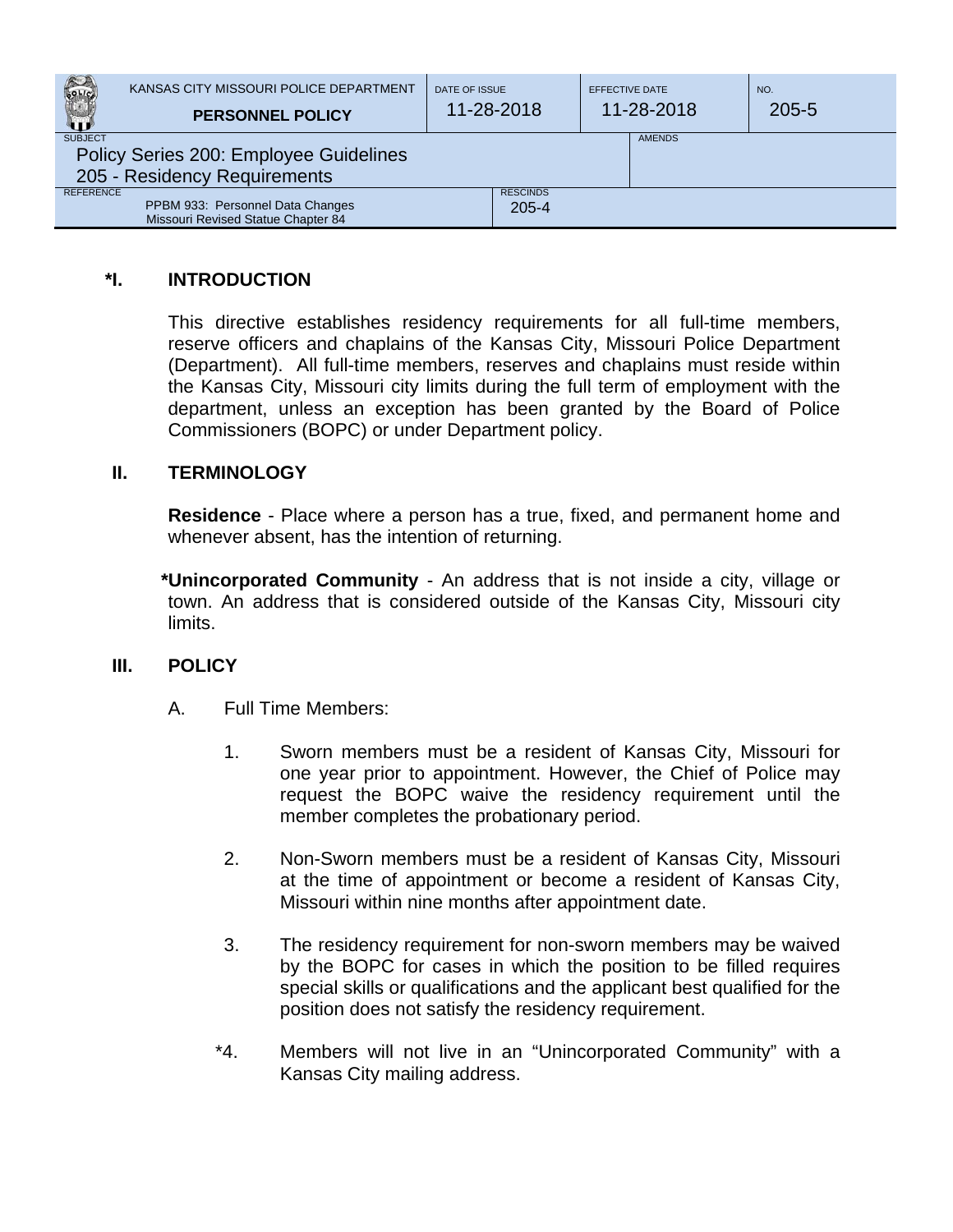- 5. Non-Sworn members employed prior to January 12, 1984, who were not residents, are not required to comply with residency requirements; however, if a member establishes residency within the city of Kansas City, Missouri, that member will be obligated to remain a resident during the full term of employment with the department.
- 6. Full time members may submit an Interdepartment Communication, Form 191 P.D., through the member's chain of command requesting permission to temporarily live outside Kansas City, Missouri. The final determination must be made by the Chief of Police.
- B. Reserve Officer
	- 1. Must be a resident of Kansas City, Missouri at the time of appointment.
	- 2. Must remain a resident during the full term of service with the department.
	- \*3. May submit an Interdepartment Communication, Form 191 P.D., through the member's chain of command requesting permission to temporarily live outside Kansas City, Missouri. The final determination must be made by the Chief of Police.
- \*C. Chaplains
	- 1. Must be a resident of Kansas City, Missouri at the time of appointment.
	- 2. Must remain a resident during the full term of service with the department.
	- 3. May submit an Interdepartment Communication, Form 191 P.D., through the member's chain of command requesting permission to temporarily live outside Kansas City, Missouri. The final determination must be made by the Chief of Police.

## **IV. ADMINISTRATIVE GUIDELINE**

- A. Before appointment, all members must sign and date the Residency Requirements, Form 5458 P.D.
- B. Upon request from the supervisor/commander, a member will furnish satisfactory proof of residency. Proof may include, but is not limited to, the following: utility receipts, tax receipts, automobile registration, voter registration.